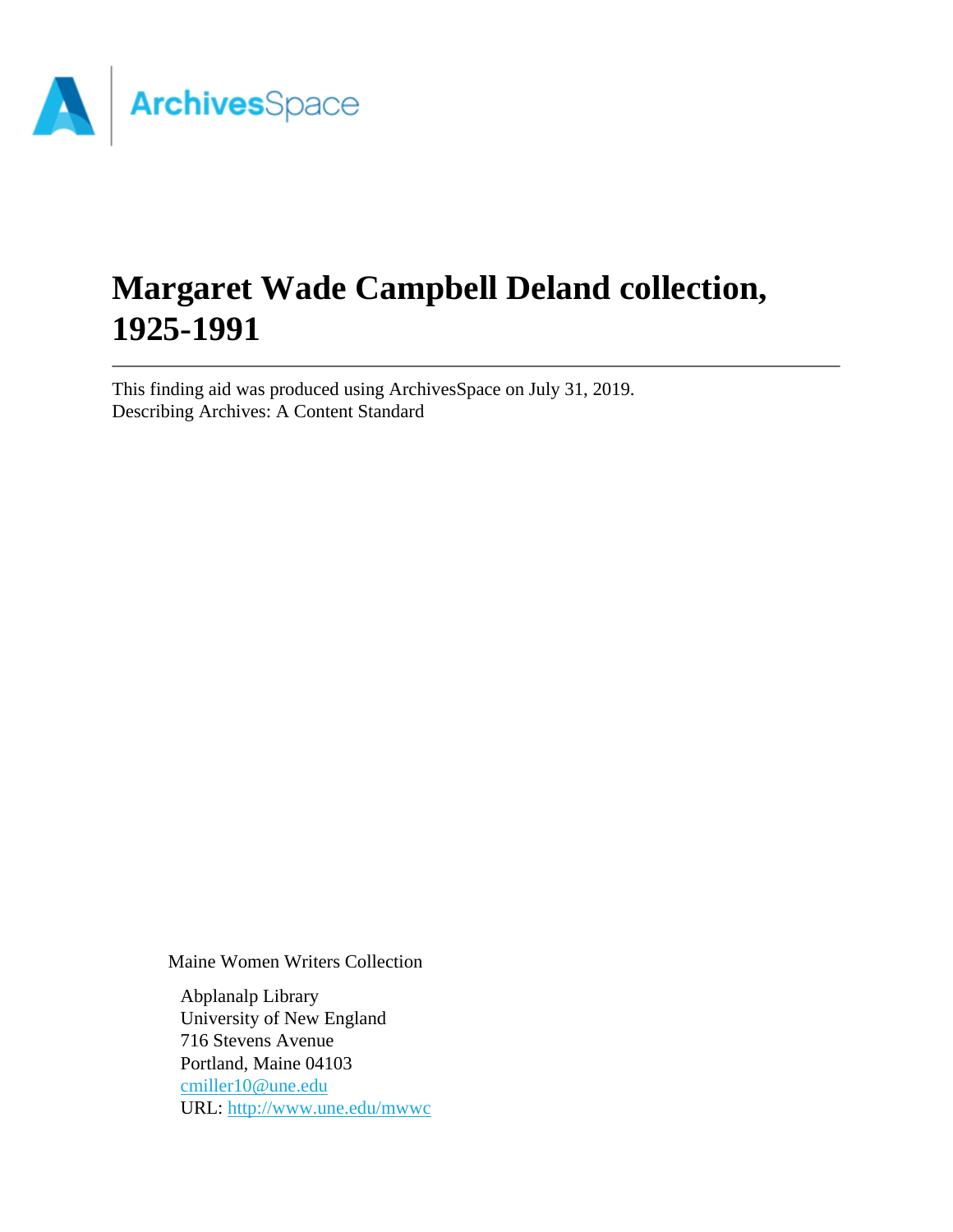# <span id="page-1-0"></span>**Table of Contents**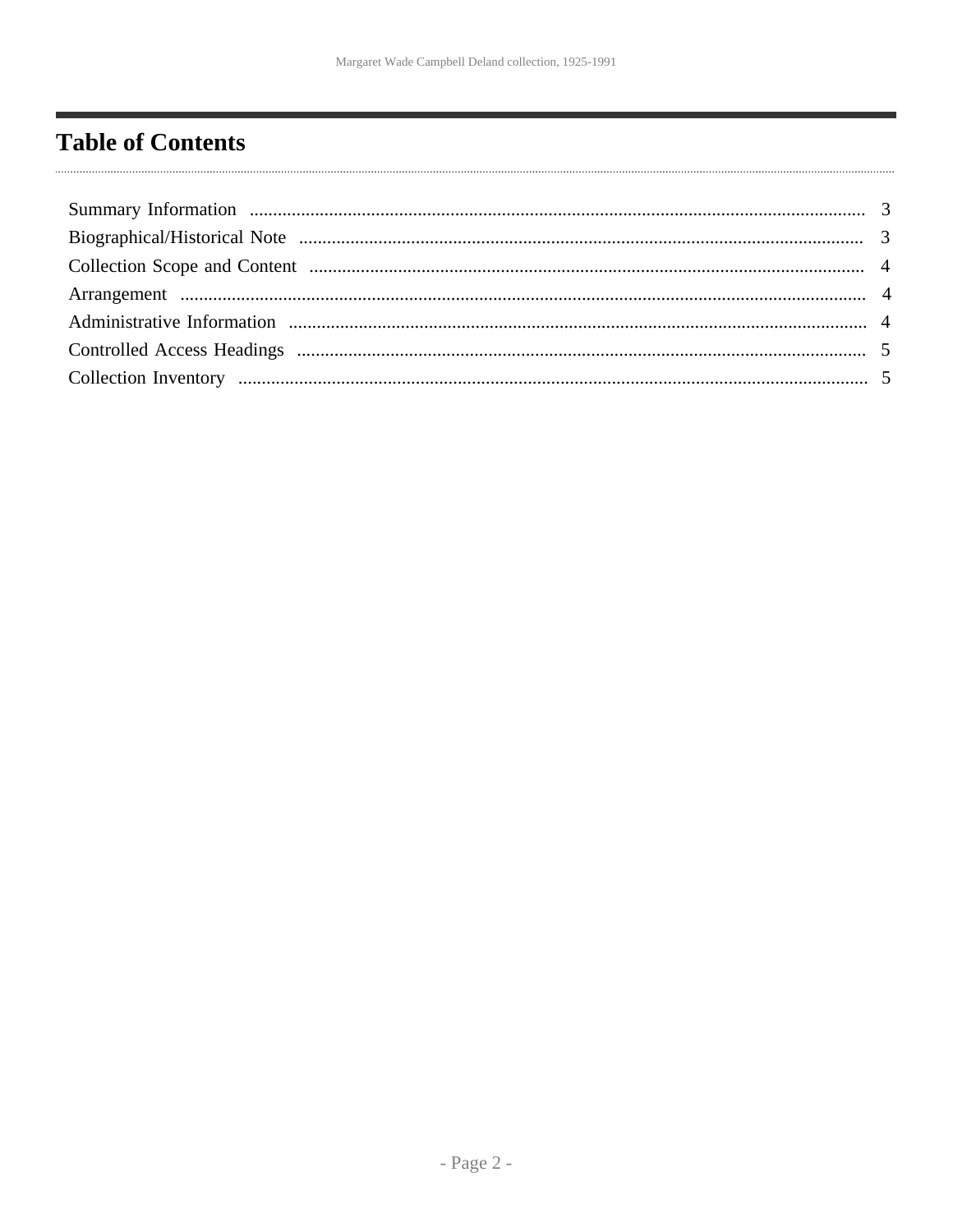## <span id="page-2-0"></span>**Summary Information**

| <b>Repository:</b>                  | Maine Women Writers Collection           |  |  |
|-------------------------------------|------------------------------------------|--|--|
| <b>Creator:</b>                     | Deland, Margaret, 1857-1945              |  |  |
| <b>Title:</b>                       | Margaret Wade Campbell Deland collection |  |  |
| ID:                                 | 0109                                     |  |  |
| Date [inclusive]:                   | 1925-1991                                |  |  |
| <b>Physical Description:</b>        | .25 linear feet 21 folders (1 oversize)  |  |  |
| Language of the<br><b>Material:</b> | English                                  |  |  |

#### **Preferred Citation**

Margaret Wade Campbell Deland collection, Maine Women Writers Collection, University of New England, Portland, Maine

**^** [Return to Table of Contents](#page-1-0)

# <span id="page-2-1"></span>**Biographical/Historical Note**

Margaret Deland was born Margaretta Wade Campbell in Alleghany, Pennsylvania on February 23, 1857. Losing her mother at childbirth and her father just two weeks later, Margaret relied on her aunt, Lois Wade, for care. She grew up in Manchester, Pennsylvania, studying at the Pelham Priory School in New Rochelle, New York. and then attended Cooper Union in New York City. She taught drawing for a short period of time at what is now Hunter College, and then in 1880 she married Lorin F. Deland. The couple settled in Cambridge, Massachusetts, summering in Kennebunkport, at their home "Graywood." Deland was very active in Kennebunkport society. Concerned with social and cultural issues affecting women, Margaret opened her home to 60 unwed mothers and their children for a period of four years. During this time she wrote frequently, and her first published piece, a poem called "The Succory" appeared in Harpers magazine. A collection of her poems, The Old Garden and Other Verses, was published in 1886 and in the years following she wrote several more novels, poems, and short story collections. Her first novel, John Ward, Preacher, was published in 1888, and tells the story of a Calvinist minister and his Episcopalian wife who cannot accept the doctrine of eternal damnation. This novel became quite controversial, and sales skyrocketed. The conflict of ideas is a theme that pervades Deland's subsequent novels, which chronicled the comedy and drama of middle class life. The most popular of these were her short story collections loosely based on the Manchester of her childhood. These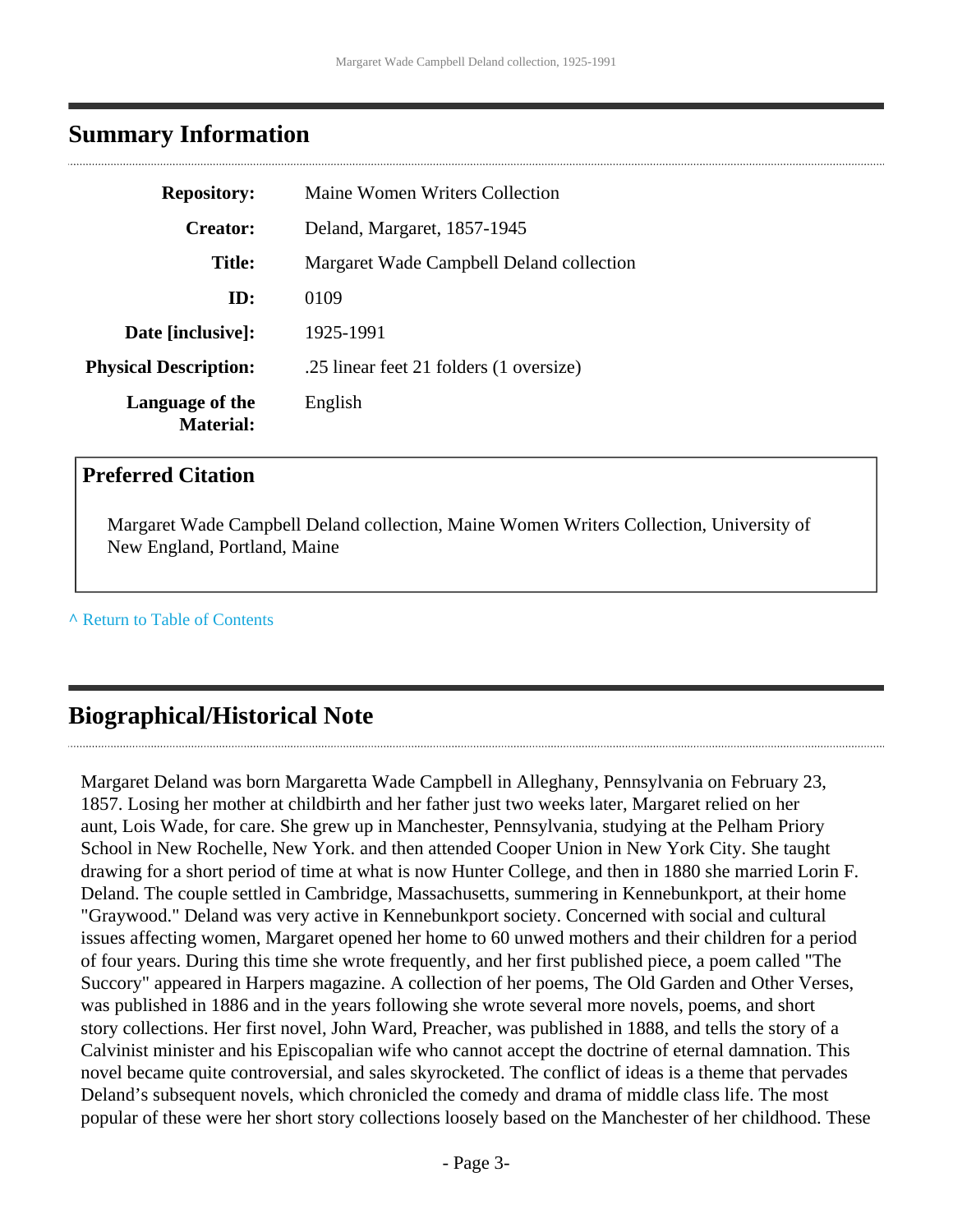include Old Chester Tales (1899), Around Old Chester (1915), An Old Chester Secret (1920) and New Friends in Old Chester (1924). Her "problem" novels were also well received, such as The Awakening of Helena Richie (1906) and The Vehement Flame (1922). She also wrote two autobiographies: If This Be I, As I Suppose It Be (1935) and Golden Yesterdays (1941). In 1926 she was elected to the National Society of Arts and Letters and awarded with the Legion of Honor by the French government for her relief work in France during World War I. Deland died on January 13, 1945 at the age of 87 in Boston. She was a prolific writer of newspaper articles, short stories, and novels, publishing over 30 books in her lifetime.

**^** [Return to Table of Contents](#page-1-0)

## <span id="page-3-0"></span>**Collection Scope and Content**

This collection includes a 1941 letter signed by Deland, a fascinating hand made gift book, photographs and slides of Graywood, published work in periodicals, and a matted and framed ink drawing of Deland's Kennebunkport living room, 1950.

**^** [Return to Table of Contents](#page-1-0)

## <span id="page-3-1"></span>**Arrangement**

This collection is organized as a single series. Arranged by subject.

**^** [Return to Table of Contents](#page-1-0)

## <span id="page-3-2"></span>**Administrative Information**

#### **Publication Statement**

Maine Women Writers Collection

Abplanalp Library University of New England 716 Stevens Avenue Portland, Maine 04103 [cmiller10@une.edu](mailto:cmiller10@une.edu)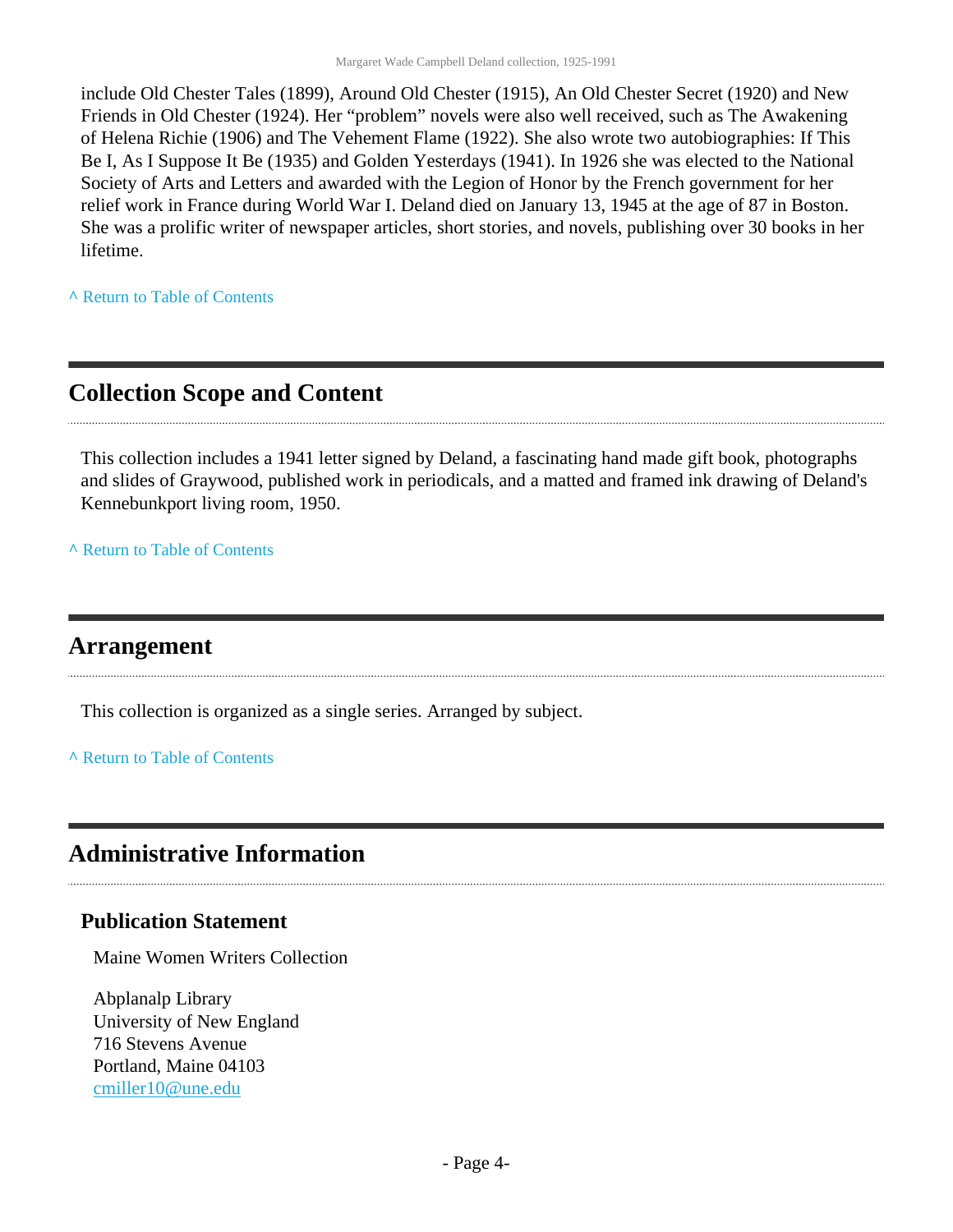URL:<http://www.une.edu/mwwc>

#### **Access**

Collection is open for research.

### **Publication Rights**

For permission to reproduce or publish, please contact the Curator of the Maine Women Writers Collection.

**^** [Return to Table of Contents](#page-1-0)

# <span id="page-4-0"></span>**Controlled Access Headings**

- Kennebunkport (Me.)
- Christmas cards
- Correspondence
- Photographs
- Clippings
- Obituaries
- Slides

 $\cdots$ 

- Deland, Margaret, 1857-1945
- Deland, Margaret, 1857-1945

# <span id="page-4-1"></span>**Collection Inventory**

| <b>Title/Description</b>                                                                                                                  | <b>Instances</b> |            |
|-------------------------------------------------------------------------------------------------------------------------------------------|------------------|------------|
| Autographed Christmas card, w/ photo of Graywood, undated                                                                                 | Box 8            | Folder 001 |
| TLS from Margaret Deland to Mrs. Walter H. Claffin, 1941<br>November 26                                                                   | Box 8            | Folder 002 |
| Correspondence from artist Beverly Hallam to Westbrook College<br>President William Andrews, re: her memories of Graywood, 1991<br>July 1 | Box 8            | Folder 003 |
| Interviews, reviews                                                                                                                       | Box 8            | Folder 004 |
| Review of "The Kays", undated                                                                                                             | Box 8            | Folder 005 |
| Obituary, 1945                                                                                                                            | Box 8            | Folder 006 |
| Photographs: M.D. portrait reproduction; Graywood interior                                                                                | Box 8            | Folder 007 |